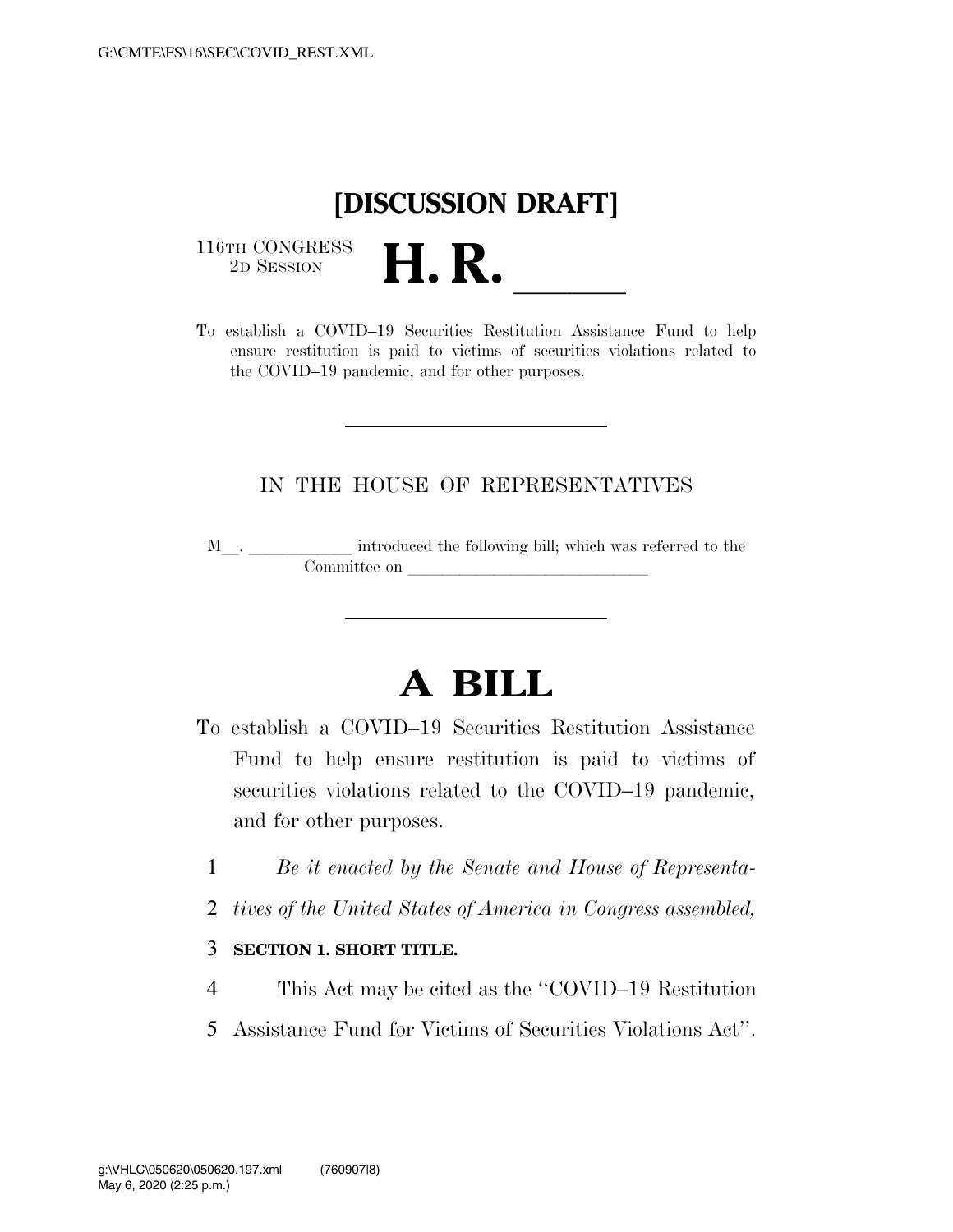| 1              | SEC. 2. COVID-19 SECURITIES RESTITUTION ASSISTANCE |
|----------------|----------------------------------------------------|
| $\overline{2}$ | FUND.                                              |
| 3              | (a) DEFINITIONS.—In this section:                  |
| $\overline{4}$ | (1) COMMISSION.—The term "Commission"              |
| 5              | means the Securities and Exchange Commission.      |
| 6              | (2) ESSENTIAL WORKER.—The term "essential          |
| 7              | worker" means an individual who is exempt from a   |
| 8              | State "Stay at Home" order on the basis of the in- |
| 9              | dividual's employment or qualifications.           |
| 10             | (3) SECURITIES FRAUD RELATED TO COVID-             |
| 11             | 19.—The Commission shall define the term "securi-  |
| 12             | ties fraud related to COVID-19" for purposes of    |
| 13             | this section.                                      |
| 14             | (4) VULNERABLE PERSON.—The term "vulner-           |
| 15             | able person" means—                                |
| 16             | (A) an individual who has contracted               |
| 17             | $COVID-19;$                                        |
| 18             | (B) a spouse or child of an individual who         |
| 19             | has contracted COVID-19;                           |
| 20             | (C) a student attending an institution that        |
| 21             | is closed due to COVID-19;                         |
| 22             | (D) an individual who is an essential work-        |
| 23             | er;                                                |
| 24             | (E) a resident at a nursing home or elder          |
| 25             | care facility;                                     |
| 26             | (F) an individual 65 years of age or older;        |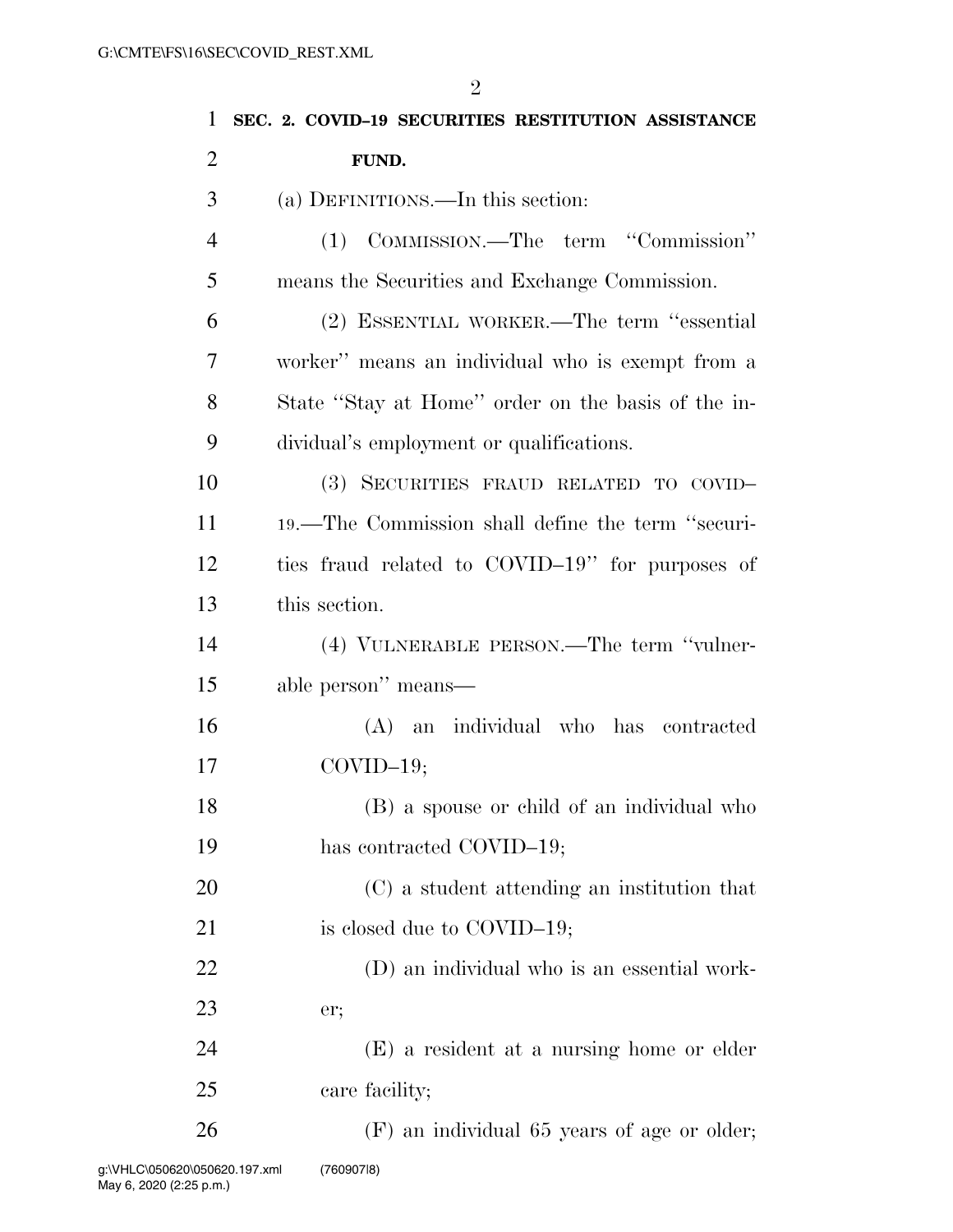| $\mathbf{1}$   | (G) an individual meeting any of the appli-          |
|----------------|------------------------------------------------------|
| $\overline{2}$ | cable criteria in the a State Adult Protective       |
| 3              | Services statute in the State in which the indi-     |
| $\overline{4}$ | vidual resides; and                                  |
| 5              | (H) an individual in such other category of          |
| 6              | individuals having suffered due to the COVID-        |
| 7              | 19 pandemic as the Commission may determine          |
| 8              | by rule.                                             |
| 9              | (b) ESTABLISHMENT OF FUND.—                          |
| 10             | $(1)$ IN GENERAL.—There is established a fund        |
| 11             | to be known as the "COVID-19 Securities Restitu-     |
| 12             | tion Assistance Fund", which shall be used to pro-   |
| 13             | vide restitution payments described under subsection |
| 14             | (e).                                                 |
| 15             | $(2)$ FUNDING.—The Fund shall consist of—            |
| 16             | (A) any fines or other amounts ordered to            |
| 17             | be paid to the Government in any judicial or         |
| 18             | administrative action brought by the Commis-         |
| 19             | sion in connection with securities fraud related     |
| 20             | to COVID-19; and                                     |
| 21             | (B) any amounts received by the Commis-              |
| 22             | sion in connection with payments made under          |
| 23             | this section, including with respect to sub-         |
| 24             | rogated claims and any refunds of excess             |
| 25             | awards.                                              |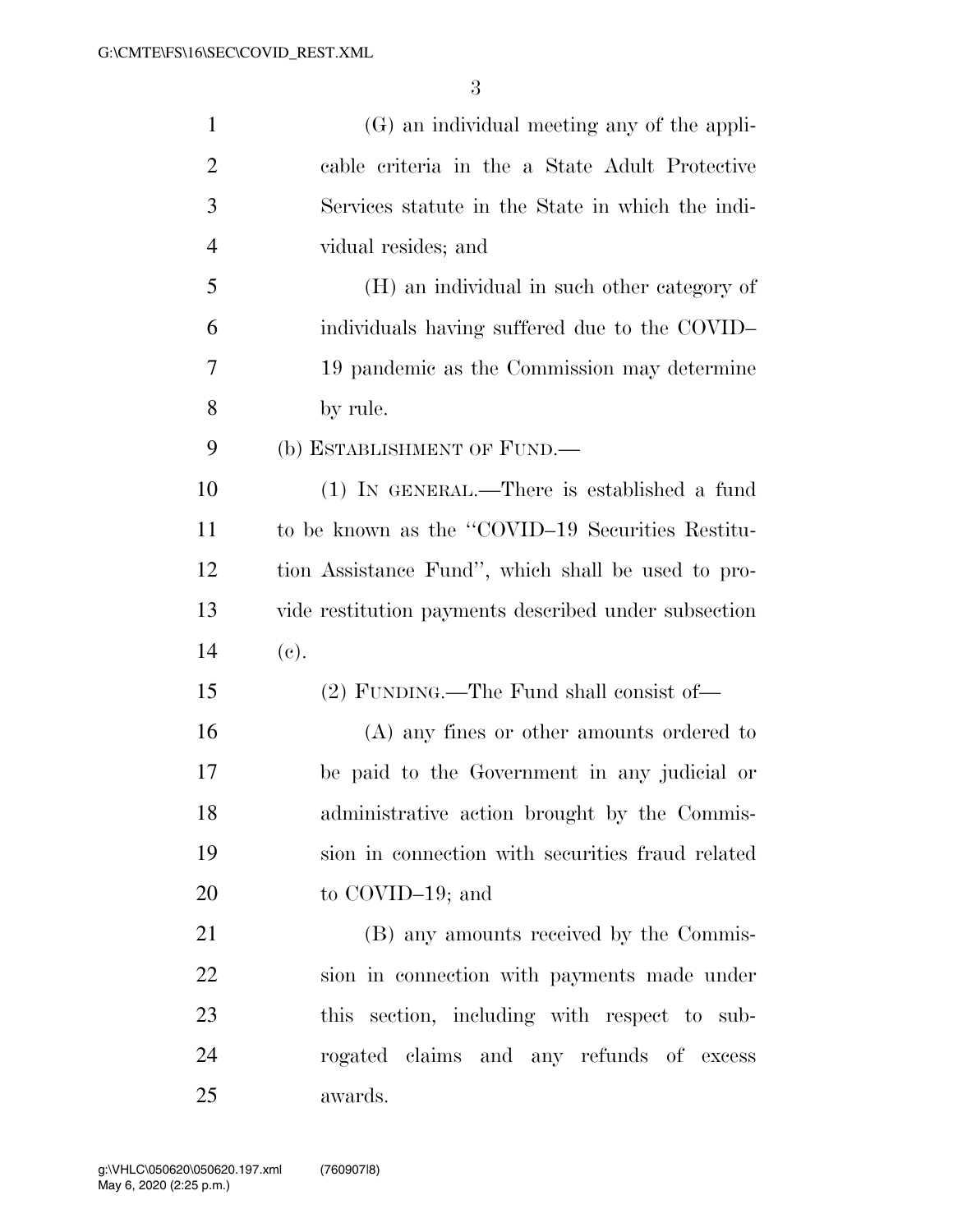| $\mathbf{1}$   | (c) RESTITUTION PAYMENTS.—                          |
|----------------|-----------------------------------------------------|
| $\overline{2}$ | $(1)$ IN GENERAL.— If the Commission obtains        |
| 3              | an order awarding restitution in favor of an indi-  |
| 4              | vidual in any judicial or administrative action in  |
| 5              | connection with securities fraud related to COVID-  |
| 6              | 19, and if an individual has not received full pay- |
| 7              | ment of restitution, such individual may request a  |
| 8              | restitution payment from the Commission.            |
| 9              | $(2)$ APPLICATION.—A request for a restitution      |
| 10             | payment under this section shall be made—           |
| 11             | $(A)$ not later than the end of the 1-year          |
| 12             | period beginning on the date the restitution is     |
| 13             | awarded in the applicable judicial or adminis-      |
| 14             | trative action, unless such 1-year period is ex-    |
| 15             | tended by the Commission upon a showing of          |
| 16             | good cause; and                                     |
| 17             | (B) in such form and manner and con-                |
| 18             | taining such information as the Commission de-      |
| 19             | termines appropriate.                               |
| 20             | (3) LIMITATIONS ON RESTITUTION PAY-                 |
| 21             | MENTS.                                              |
| 22             | (A) PAYMENT CAPS.—The maximum                       |
| 23             | amount that may be paid by the Commission           |
| 24             | under this section to an individual with respect    |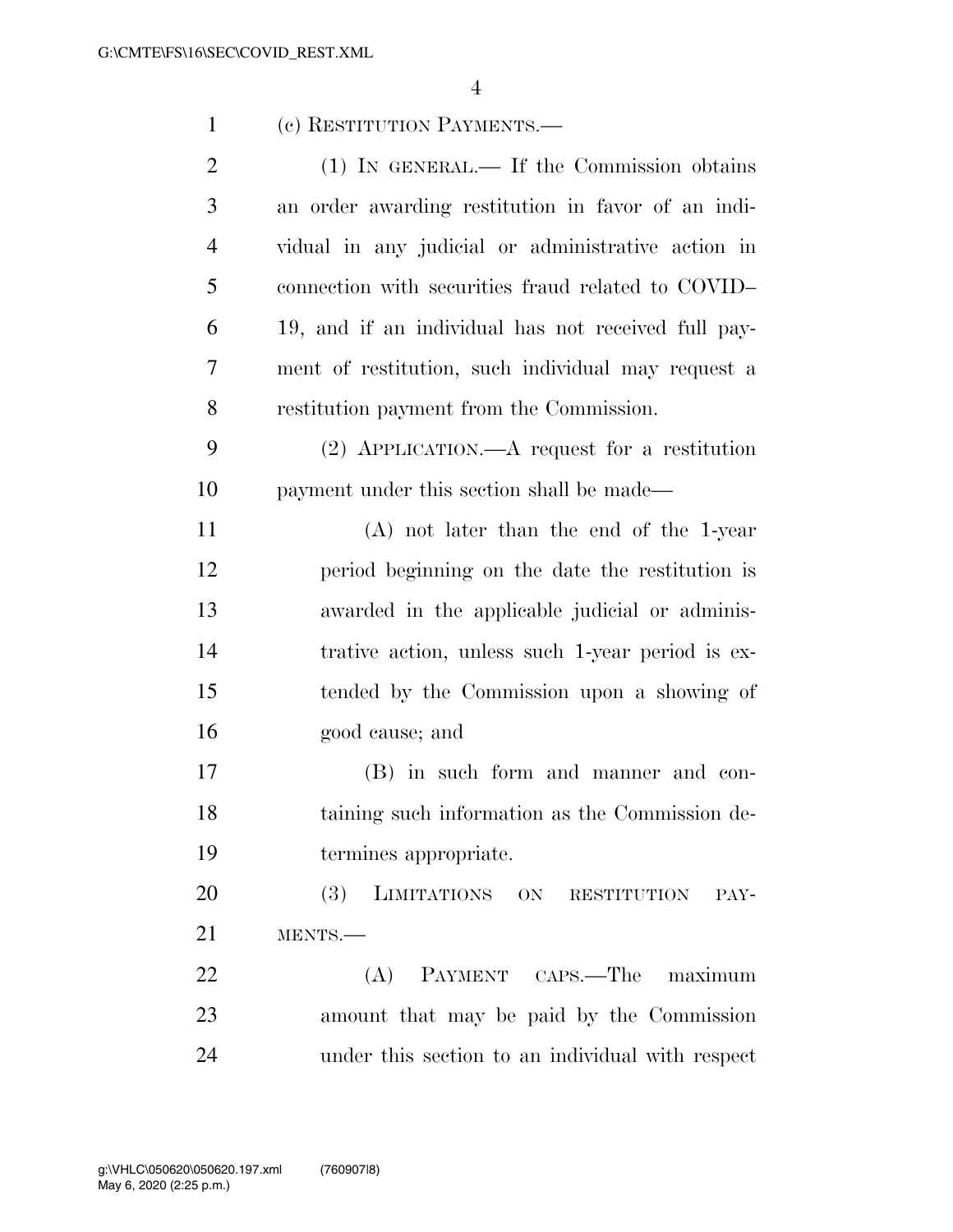| $\mathbf{1}$   | to a single judicial or administrative action     |
|----------------|---------------------------------------------------|
| $\overline{2}$ | shall be—                                         |
| 3              | (i) the lesser of $$25,000$ or 25 percent         |
| $\overline{4}$ | of the amount of unpaid restitution award-        |
| 5              | ed in such action; or                             |
| 6              | (ii) in the case of a vulnerable person,          |
| 7              | the lesser of $$50,000$ or 50 percent of the      |
| 8              | amount of unpaid restitution awarded in           |
| 9              | such action.                                      |
| 10             | (B) WAIVER.—Subparagraph (A) may be               |
| 11             | waived by the Commission upon a showing of        |
| 12             | good cause.                                       |
| 13             | (C) RESTITUTION PROHIBITED IN CERTAIN             |
| 14             | CASES.—The Commission may not pay a res-          |
| 15             | titution payment under this section, and shall    |
| 16             | recoup any restitution previously paid, to an in- |
| 17             | dividual who-                                     |
| 18             | (i) sustained the monetary injury pri-            |
| 19             | marily as a result of committing (or at-          |
| 20             | tempting to commit) a securities violation;       |
| 21             | (ii) profited or would have profited              |
| 22             | from a securities violation; or                   |
| 23             | (iii) is convicted of a crime in connec-          |
| 24             | tion with the actions giving rise to the res-     |
| 25             | titution award or in connection with the re-      |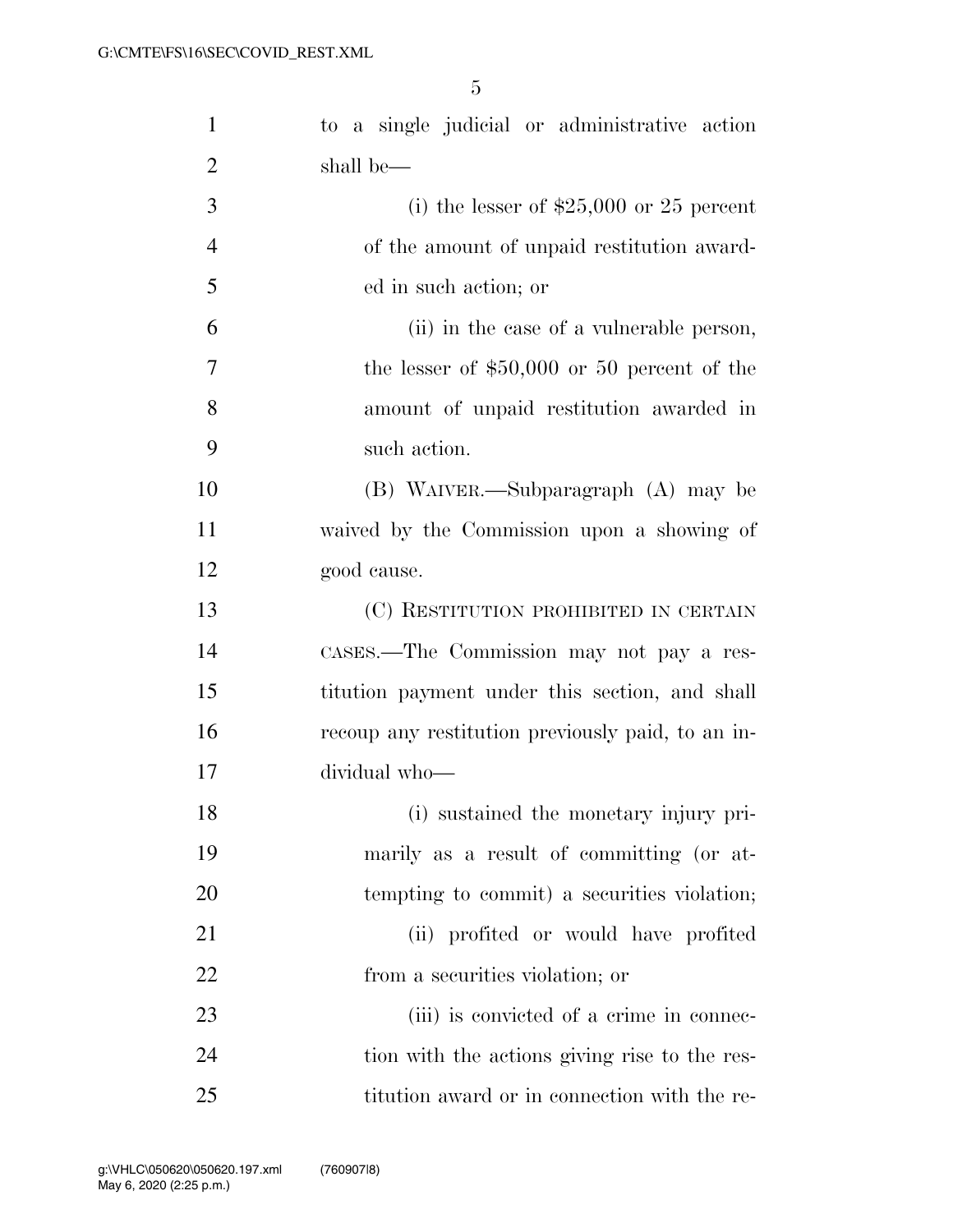| quest for a restitution payment under this |
|--------------------------------------------|
| section.                                   |

(d) RIGHTS OF THE COMMISSION.—

 (1) SUBROGATION.—The Commission shall be subrogated to the rights of the individual paid res- titution under this section to the extent of such pay- ment. The subrogation rights are against the person ordered to pay restitution to the individual in con-nection with securities fraud related to COVID–19.

 (2) LIEN ON RECOVERY.—The Commission is entitled to a lien in the amount of the restitution paid under this section to an individual on any re-covery made by or on behalf of the individual.

 (3) REFUND OF EXCESS AWARD.—An indi- vidual shall refund any amount of payment under this section if, when combined with any restitution received by the individual in connection with the res- titution award under the applicable judicial or ad- ministrative action, such amount exceeds the restitu-tion award in such judicial or administrative action.

 (4) RULEMAKING.—The Commission may issue 22 such rules as may be necessary to carry out this sec-tion.